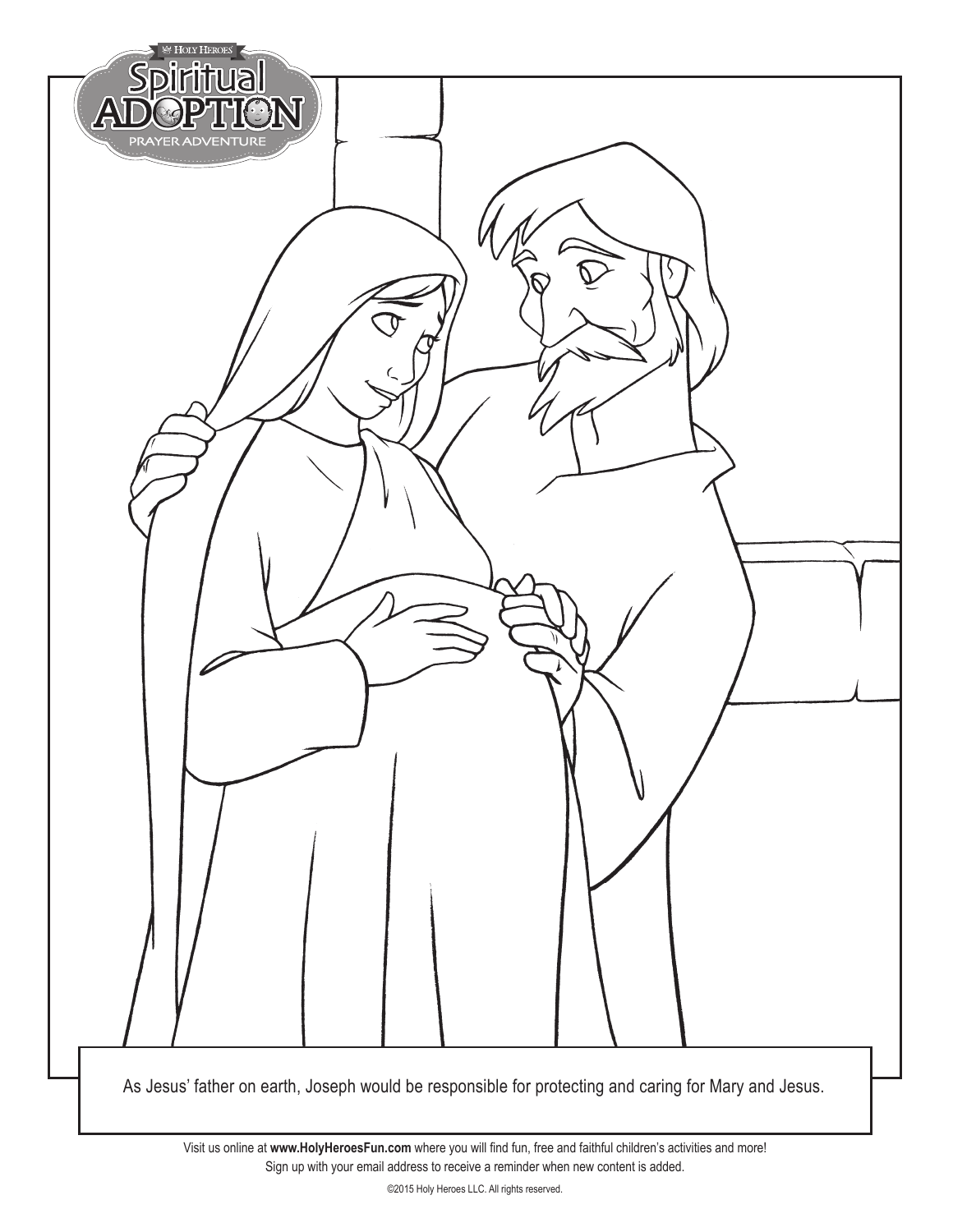

take the Child and His mother, and flee to Egypt and remain there until I tell you; for Herod is about to search for the Child to destroy Him." Joseph obeyed immediately, awakening Jesus and Mary in the middle of the night. Mary obeyed her husband, and Jesus obeyed His mother and father —imagine what might have happened if any of them had not obeyed right away!

Visit us online at **www.HolyHeroesFun.com** where you will find fun, free and faithful children's activities and more! Sign up with your email address to receive a reminder when new content is added.